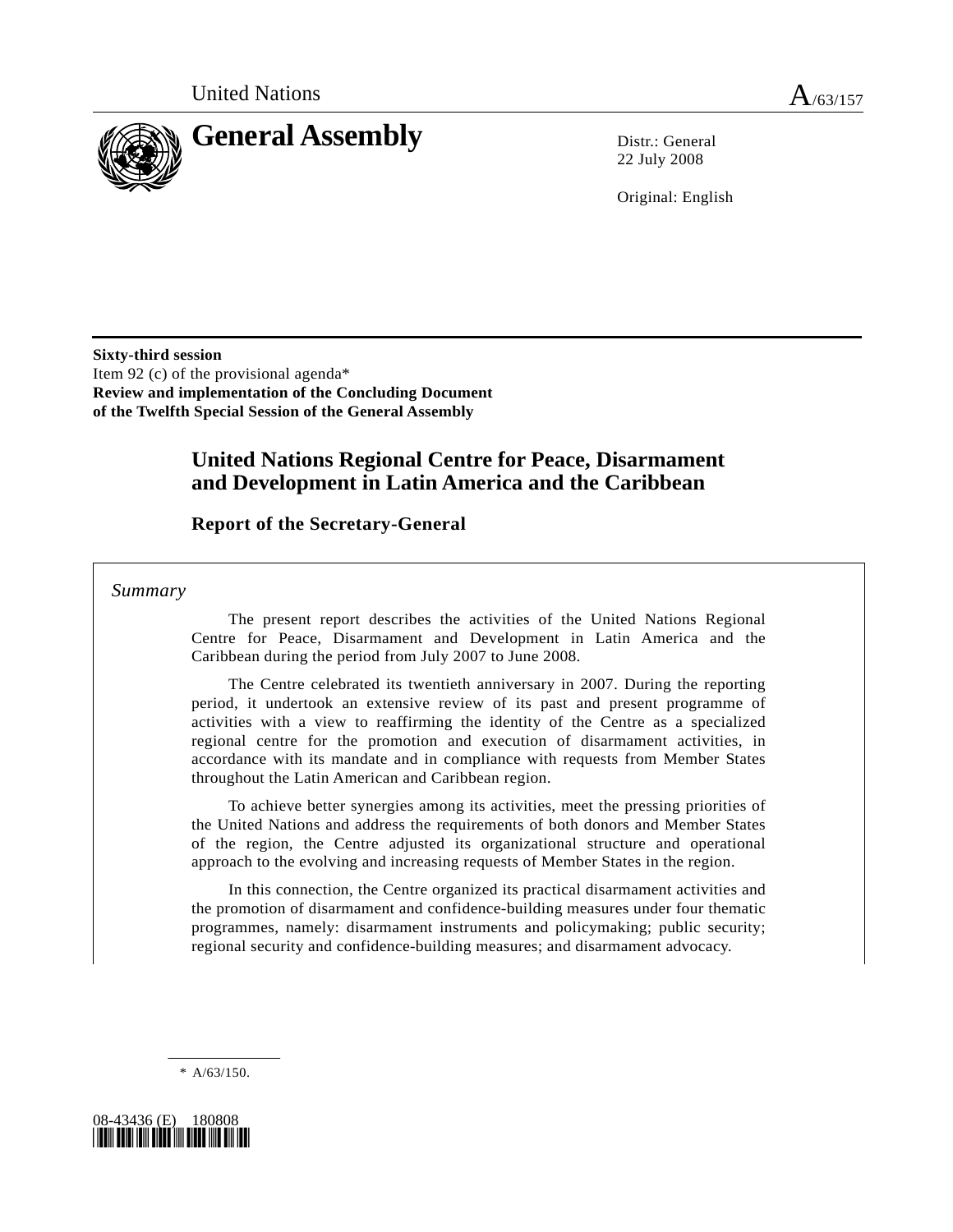The Centre also concluded three of its most significant donor agreements to date and delivered increased technical assistance to States on issues related to illicit firearms trafficking, which has a strong impact on public security and which has been identified by Member States in Latin America and the Caribbean as their most pressing security concern.

 In addition, in support of the "one United Nations system" policy, the Centre continued to promote joint efforts with United Nations entities and/or international and non-governmental organizations to enhance the capacity of States in addressing their disarmament and development needs, specifically the issue of armed violence.

 In the absence of assessed contributions from the United Nations regular budget, provision of voluntary financial contributions, in particular for core funding, is of crucial importance for the operation and activities of the Centre. This situation continues to have an impact on the sustainability and quality of activities and services provided by the Centre.

### **Contents**

|       |                                                               | Paragraphs | Page |
|-------|---------------------------------------------------------------|------------|------|
|       |                                                               | $1 - 2$    | 3    |
| П.    |                                                               | $3 - 5$    | 3    |
| III.  |                                                               | $6 - 55$   | 3    |
|       | A. Assisting in the implementation of disarmament instruments | $14 - 21$  | 5    |
|       | <b>B.</b>                                                     | $22 - 39$  | 6    |
|       | Further integration of disarmament and development matters    | $40 - 44$  | 9    |
|       | D.                                                            | $45 - 50$  | 10   |
|       | Е.                                                            | $51 - 55$  | 11   |
| IV.   |                                                               | $56 - 65$  | 12   |
| V.    |                                                               | $66 - 70$  | 14   |
| Annex |                                                               |            |      |

Status of the Trust Fund for the United Nations Regional Centre for Peace, Disarmament and Development in Latin America and the Caribbean for the biennium 2006-2007 ............ 16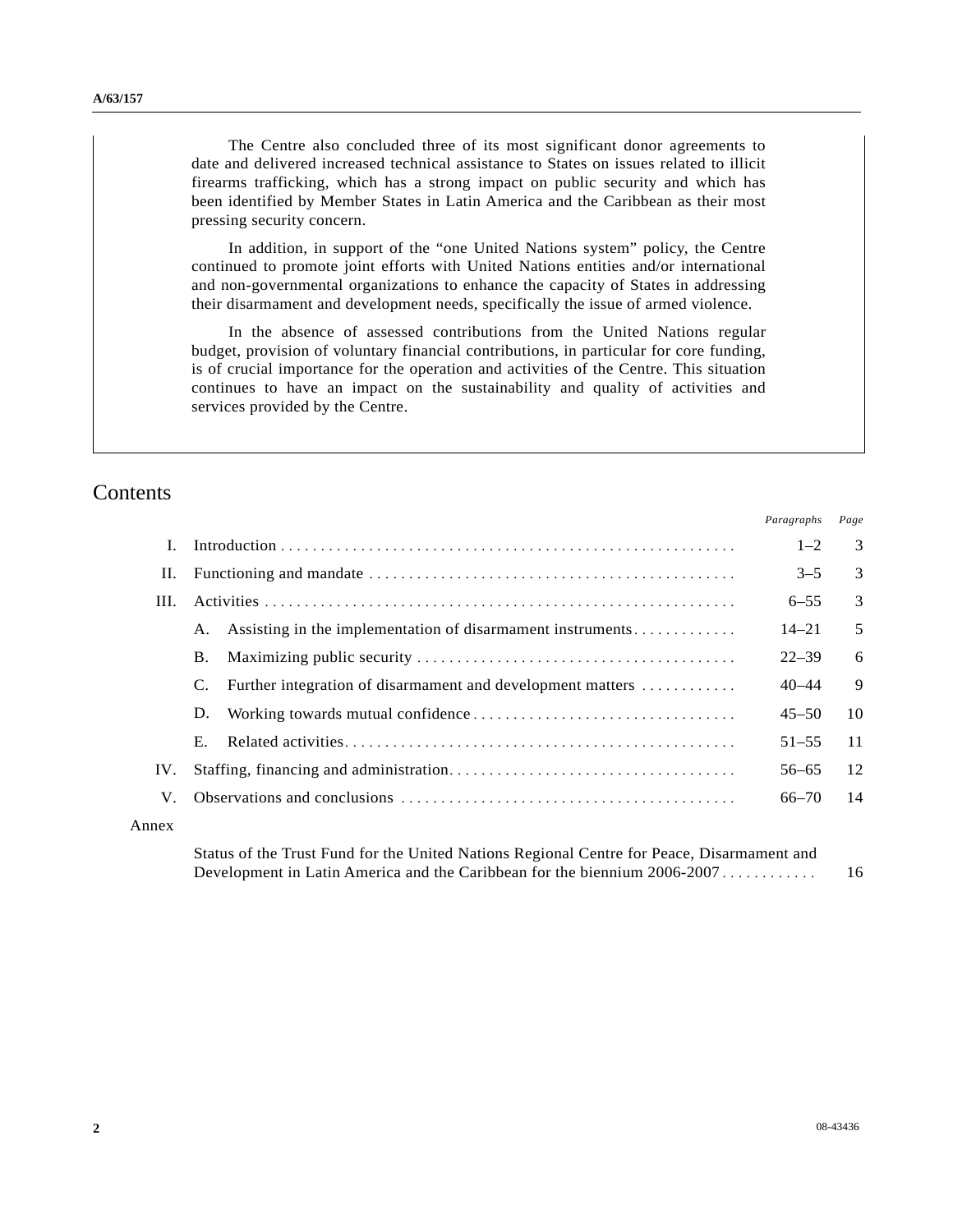### **I. Introduction**

1. In its resolution 62/49, the General Assembly requested the Secretary-General to provide the United Nations Regional Centre for Peace, Disarmament and Development in Latin America and the Caribbean with all necessary support, within existing resources, so that it may carry out its programme of activities in accordance with its mandate and to report to the Assembly at its sixty-third session on the implementation of the resolution.

2. The present report is submitted in compliance with that request and covers the Centre's activities from July 2007 to June 2008. A financial statement on the status of the Trust Fund for the Centre for the biennium 2006-2007 is contained in the annex to the report.

# **II. Functioning and mandate**

3. The United Nations Regional Centre for Peace, Disarmament and Development in Latin America and the Caribbean, located in Lima, was established in 1987, pursuant to General Assembly resolution 41/60 J.

4. The Centre, which is part of the United Nations Office for Disarmament Affairs, is mandated to provide, upon request, substantive support for the initiatives and other activities of the Member States in the region for the implementation of measures for peace and disarmament and for the promotion of economic and social development.

5. The Centre's assistance is divided into four thematic programme areas, which reflect the needs expressed by Member States in the region, relevant international disarmament instruments, as well as the vision and programme of work of the Office for Disarmament Affairs. The four programmes are: public security; regional security and confidence-building measures; disarmament advocacy; and disarmament instruments and policymaking.

# **III. Activities**

6. During the period under review, the Centre celebrated its twentieth anniversary and undertook an extensive review of its past and present programme of activities. The review reaffirmed the identity of the Centre as a specialized regional centre for the promotion and execution of disarmament activities, in accordance with its mandate (see resolution 41/60 J) and in compliance with requests from Member States throughout the Latin American and Caribbean region.

7. Also during the reporting period, the Centre focused its activities on three main areas of work. Firstly, the Centre continued to provide, upon request, public security assistance to Member States in the region and specifically developed standardized tools to enhance capacity-building activities in this area. The public security initiatives were carried out within the framework of three major donor agreements with the European Union, the Swedish International Development Agency, and the Department for International Development of the United Kingdom of Great Britain and Northern Ireland.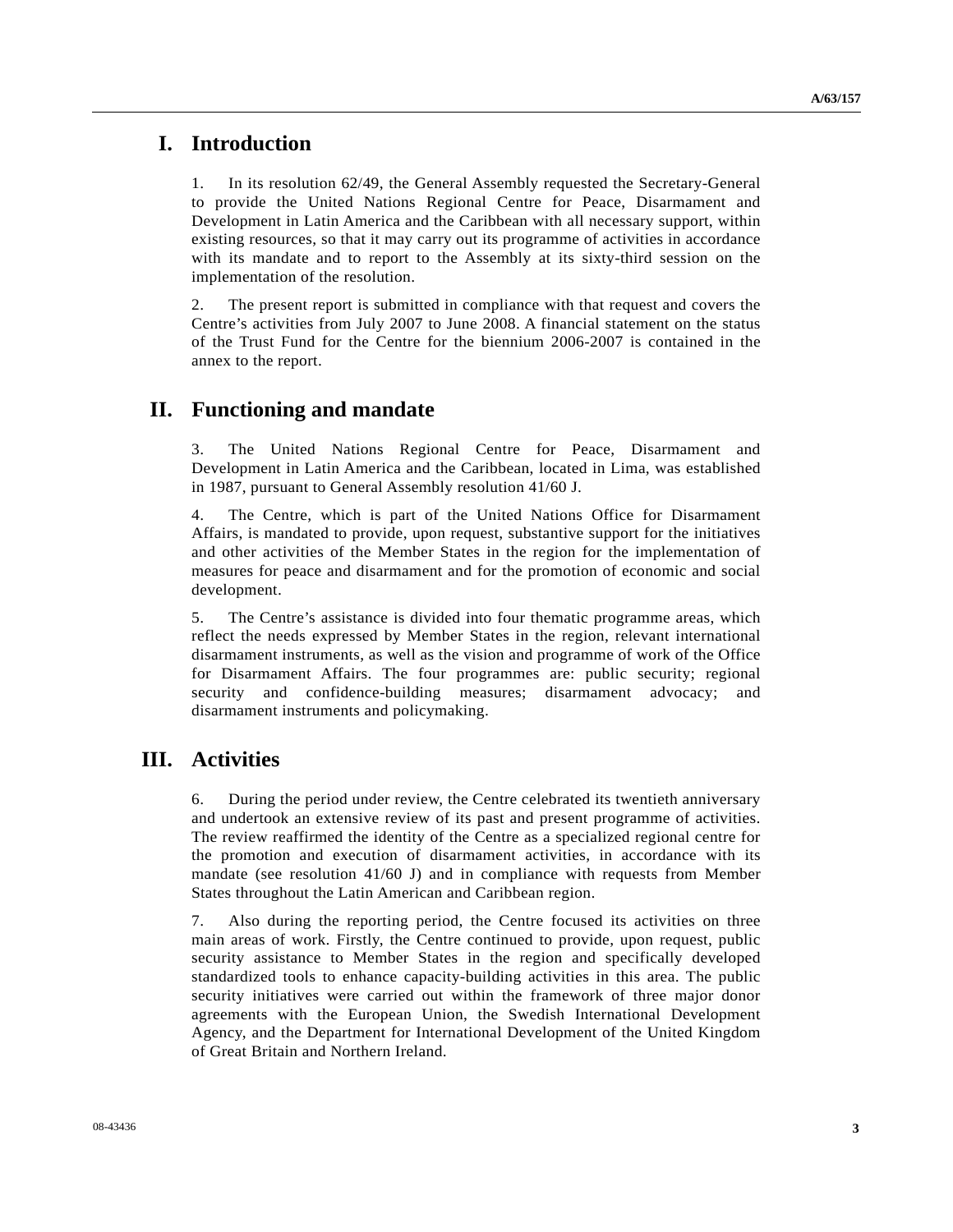8. With the financial support from the European Union, the Swedish International Development Agency and the Department for International Development of the United Kingdom of Great Britain and Northern Ireland, the Centre's initiatives included the expansion of its flagship training the trainers course on firearms investigative techniques, which benefited more than 1,000 law enforcement officials from 7 countries in combating the illicit trafficking of firearms. Moreover, close to 20,000 firearms were taken out of circulation in the context of the Centre's technical assistance provided to the Government of Peru for the destruction of decommissioned and surplus weapons. The Centre also provided technical assistance to the Governments of Paraguay and Uruguay for efficient stockpile management, which significantly reduced the risks of explosions or related incidents, thus providing a safer environment for communities living in proximity to stockpile facilities in the two countries.

9. Secondly, the Centre supported the disarmament advocacy efforts of the Office for Disarmament Affairs by promoting international disarmament instruments at the regional level. As a result of the awareness-raising and advocacy workshops that the Centre organized with its partners, there was increased adherence by Member States in the region to disarmament instruments such as the Comprehensive Nuclear-Test-Ban Treaty, which was ratified by the Bahamas, Barbados and Colombia.

10. Thirdly, the Centre continued to support efforts throughout the region to link disarmament issues to broader development challenges. Specifically, in cooperation with the Spanish Agency for International Cooperation and the Bureau for Crisis Prevention and Recovery of the United Nations Development Programme (UNDP), the Centre facilitated the organization of a seminar where States of the Central American subregion discussed concrete policy responses to armed violence.

11. In carrying out its activities, the Centre liaised and collaborated with the Governments of the region through their Ministries of Foreign Affairs and Defence, as well as with Ministries of the Interior, Public Safety, Health and Education, and with international development and aid agencies. The Centre also coordinated and cooperated with agencies of the United Nations system and regional organizations with respect to a number of activities within the United Nations Coordinating Action on Small Arms (CASA) Mechanism, thus facilitating inter-agency planning and strengthening the ability to deliver as "one United Nations system". Furthermore, the Centre's assistance programmes were integrated into the United Nations Development Assistance Frameworks throughout the region, specifically in Brazil, Colombia, Costa Rica, the Dominican Republic, Jamaica, Uruguay and the Bolivarian Republic of Venezuela. The majority of activities within this framework were aimed at integrating disarmament and development issues into public security assistance measures in the field.

12. The Centre bolstered its strategic partnerships with the United Nations Office on Drugs and Crime, UNDP and the Organization of American States (OAS) through joint public security initiatives. New partnerships were forged with the Latin American and Caribbean Community of Police Intelligence, the Police Community of America and the World Customs Organization. The Centre collaborated with these three organizations to promote regional information exchange and best practices on firearms-related issues.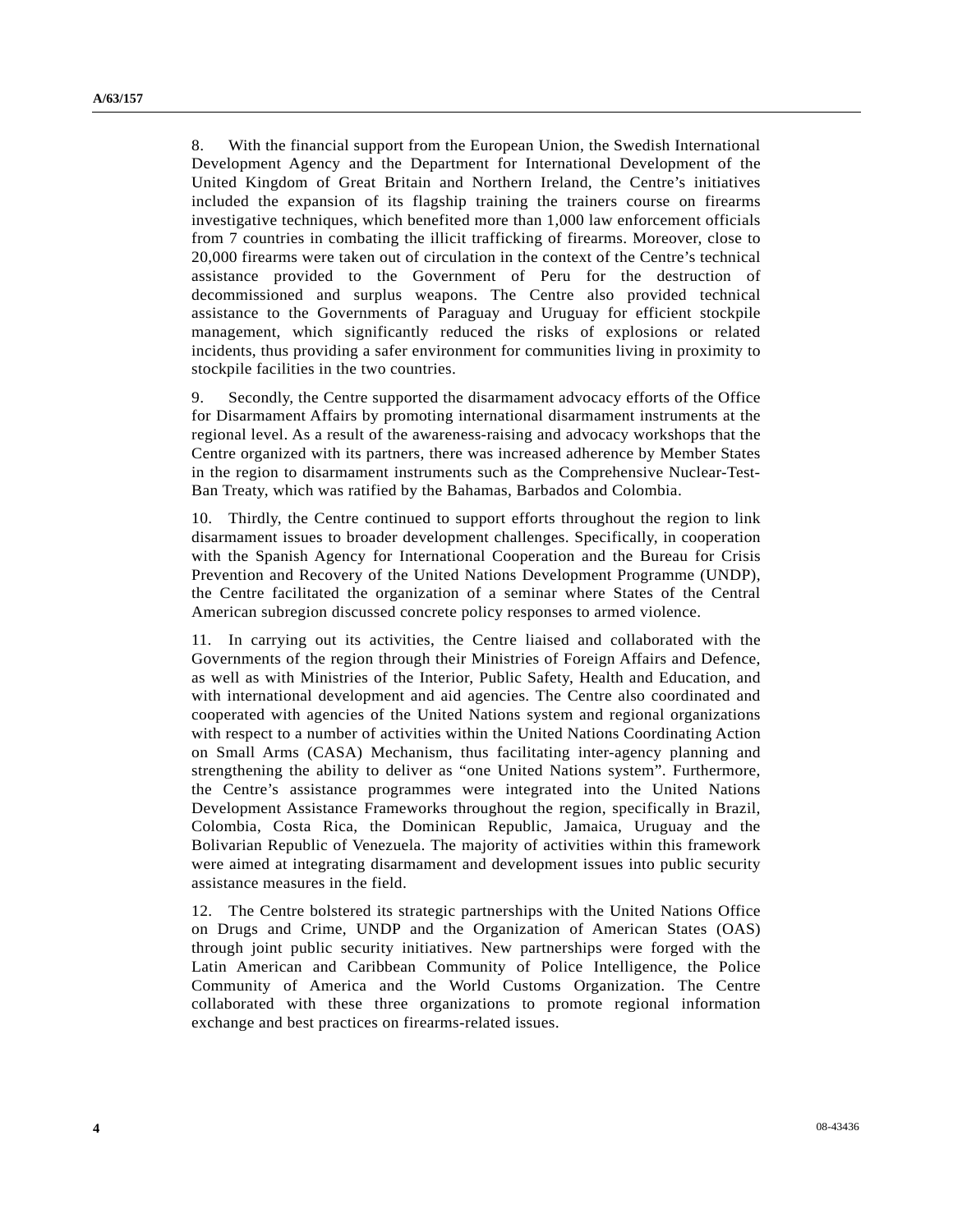13. Finally, the Centre worked closely with civil society organizations to promote and integrate disarmament issues into the development agenda of Caribbean, Central and South American States, in particular in the area of armed violence.

#### **A. Assisting in the implementation of disarmament instruments**

14. The Latin American and Caribbean region has been at the forefront of efforts to establish and implement arms control and disarmament instruments aimed at addressing pressing security challenges facing the region. In this regard, the Centre responded to requests by regional Member States in relation to information exchange and capacity-building of their governmental representatives on relevant disarmament instruments.

15. The Centre focused its efforts during the reporting period on the promotion of three specific international disarmament instruments, as described below.

#### **1. Comprehensive Nuclear-Test-Ban Treaty**

16. The Centre and the provisional technical secretariat of the Preparatory Commission for the Comprehensive Nuclear-Test-Ban Treaty Organization focused their joint advocacy efforts to promote the ratification of the Treaty on Caribbean States and consulted with three countries, namely, the Bahamas, Barbados and Colombia. Such efforts resulted in the ratification of the Treaty by the Bahamas on 26 November 2007, Barbados on 14 January 2008 and Colombia on 29 January 2008. Nine countries in the Latin American and Caribbean region have ratified the Treaty since the initiation of the joint advocacy efforts in 2000-2001.

17. A total of 29 of the 33 States in the Latin American and Caribbean region have signed the Treaty, while 28 States have so far ratified it.

#### **2. Convention on Prohibitions and Restrictions on the Use of Certain Conventional Weapons which May Be Deemed to Be Excessively Injurious or to Have Indiscriminate Effects**

18. The Office for Disarmament Affairs, with the financial support of the European Union and in collaboration with the Government of the Dominican Republic, co-organized a seminar in Santo Domingo in March 2008 to promote accession to the Convention on Certain Conventional Weapons by States in the region. This is within the framework of European Union joint action in support of the universalization of the Convention. In the region, Amended Protocol II, which addresses the humanitarian concerns posed by anti-personnel landmines, is of particular interest to Member States as they conclude their anti-personnel mine clearance efforts.

19. During the seminar, the Government of the Dominican Republic announced that it had submitted its instruments of ratification to the United Nations, while the representatives of Suriname and Haiti pledged that their respective Governments would accede to the Convention.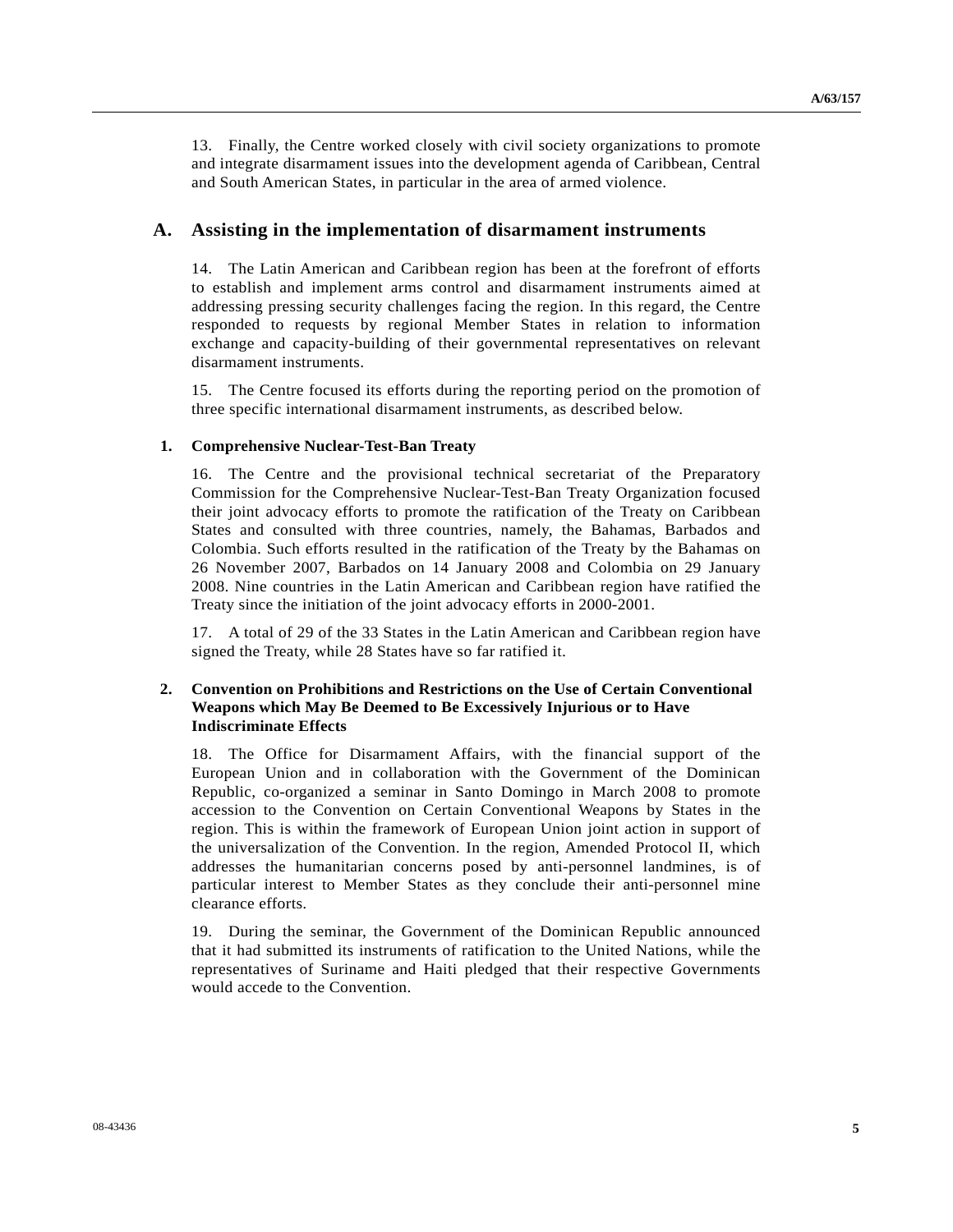#### **3. International Instrument to Enable States to Identify and Trace, in a Timely and Reliable Manner, Illicit Small Arms and Light Weapons (International Tracing Instrument)**

20. The Centre provided organizational support to the regional International Tracing Instrument workshop co-organized by the Office for Disarmament Affairs and the Government of Brazil, in coordination with the International Criminal Police Organization (INTERPOL), in Rio de Janeiro, Brazil, in June 2008. The workshop, which was supported by the European Union, the Czech Republic, Estonia and Norway, aimed at promoting the effective implementation of the International Tracing Instrument and provided an opportunity for States to familiarize themselves with the Instrument, its provisions and the tools available to facilitate its implementation, such as the weapons electronic tracing system of the International Criminal Police Organization.

21. The organization of the workshop contributed to the joint efforts of the Office for Disarmament Affairs and the European Union to raise awareness about the effective implementation of the International Tracing Instrument by presenting participants with actual tracing cases and best practices on tracing procedures in the field, using examples from one of the cities in the region that faces the largest demand for tracing firearms owing to the high number of crimes involving the illicit movement of weapons and other related crimes.

### **B. Maximizing public security**

22. Addressing armed violence and enhancing public security have been identified by States of the Latin American and Caribbean region as the most pressing security concern. Illicit firearms trafficking fuels the violence associated with drug trafficking, terrorism and organized crime, and threatens public security. Indexes of armed violence caused by firearms are continuously on the rise, in particular in large urban centres and despite concerted and earnest efforts by States, the Latin American and Caribbean region continues to rank as one of the most violent regions in the world.

23. In an effort to address this trend, States in the region have supported the creation of a Department of Public Security at OAS. Several practical disarmamentrelated national initiatives were also undertaken by States during the period under review, such as increased training of the law enforcement community, greater engagement in the destruction of firearms, ammunition and explosives, tightening border controls, creating multisectoral firearms commissions, conducting awareness-raising campaigns on the impact of firearms misuse and reviewing and harmonizing national firearms legislation with relevant regional and international instruments.

24. In response to the heightened demand from Member States for assistance in implementing disarmament-related measures specifically associated with public security concerns, the Centre undertook a significant number of activities during the reporting period to strengthen national capacities, provide networking opportunities and enhance infrastructures for national and international coordination and cooperation, as described below.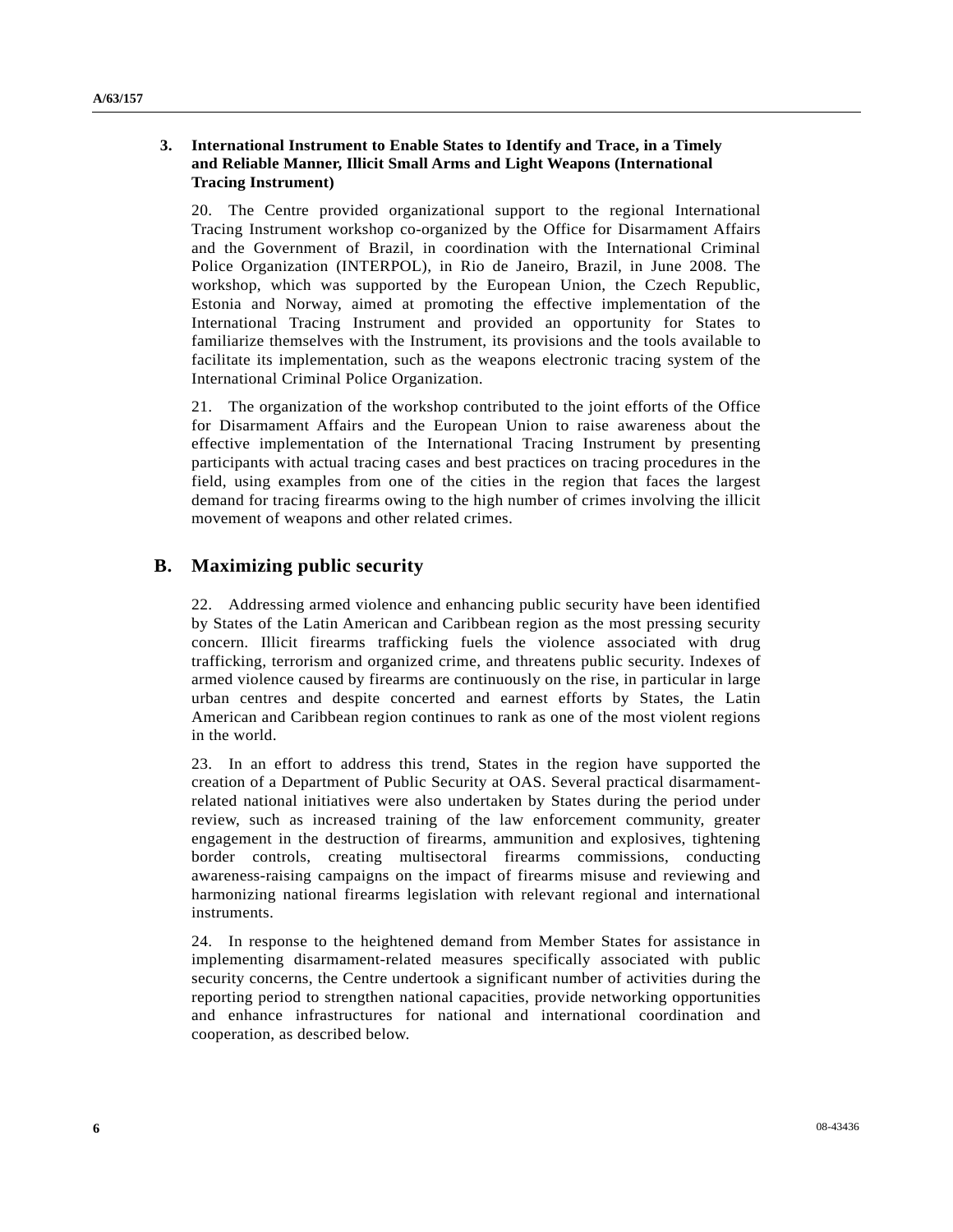#### **1. Firearms instruments**

25. The second Meeting of States Parties to the Inter-American Convention Against the Illicit Manufacturing of and Trafficking in Firearms, Ammunition, Explosives and Other Related Materials was held in Mexico City on 20 and 21 February 2008, which coincided with the tenth anniversary of the signing of Convention.

26. On this occasion, the Centre launched the second edition of the comparative legislative study, developed in cooperation with OAS, the United Nations Office on Drugs and Crime and UNDP, which reviews the national firearms legislation of 30 countries and compares them with regional and global instruments. This supplementary reference tool is used by members of parliaments in the region to help revise national legislation so as to be in harmony with regional and international firearms instruments.

27. The Centre provides legal assistance to States in the region and, in this regard, the comparative study serves as the main reference tool in providing them with a standardized analysis of their respective national firearms legislation. During the reporting period, the Centre provided such assistance to six Member States in the region, namely, Bolivia, Costa Rica, the Dominican Republic, Jamaica, Panama and Peru. This effort assisted States with ongoing congressional debates on the reform of their firearms laws to include various requirements contained in international firearms instruments in the draft national bills under review. Additional requests for assistance from other States in the region have also been received.

#### **2. Weapons destruction and stockpile management**

28. Pursuant to resolution 2108 (XXXV-O/05) on the proliferation of and the illicit trade in small arms and light weapons in all its aspects, of the General Assembly of OAS, the organization and the Centre were requested to develop courses on best practices in weapons destruction and stockpile management. In this connection, a national workshop was organized in Lima in November 2007 for 60 law enforcement officials involved in the verification and destruction of seized, decommissioned and surplus firearms. The workshop was followed by the destruction of 7,771 firearms on 14 December 2007, as well as the destruction of an additional 7,000 weapons on 6 June 2008 and of 13,751 weapons on 30 June 2008. A total of 42,000 weapons are expected to be destroyed during this ongoing sequential destruction process.

29. As a result of the workshop, the Government of Peru decided to adopt the methodology provided by the Centre in future national destruction events to be carried out by the Ministry of the Interior. Similarly, the Government of Paraguay, using the methodology provided by the Centre, organized several firearms destruction events.

30. Finally, the security of a number of firearms storage facilities throughout the region has been improved as a result of the technical assistance on stockpile management provided by the Centre to States. During the reporting period, the Centre completed assistance packages to the Governments of Paraguay and Uruguay in order to improve the security of firearms, ammunition and explosives stockpile facilities. Guidelines were also provided on the safe and secure integrated management of such installations.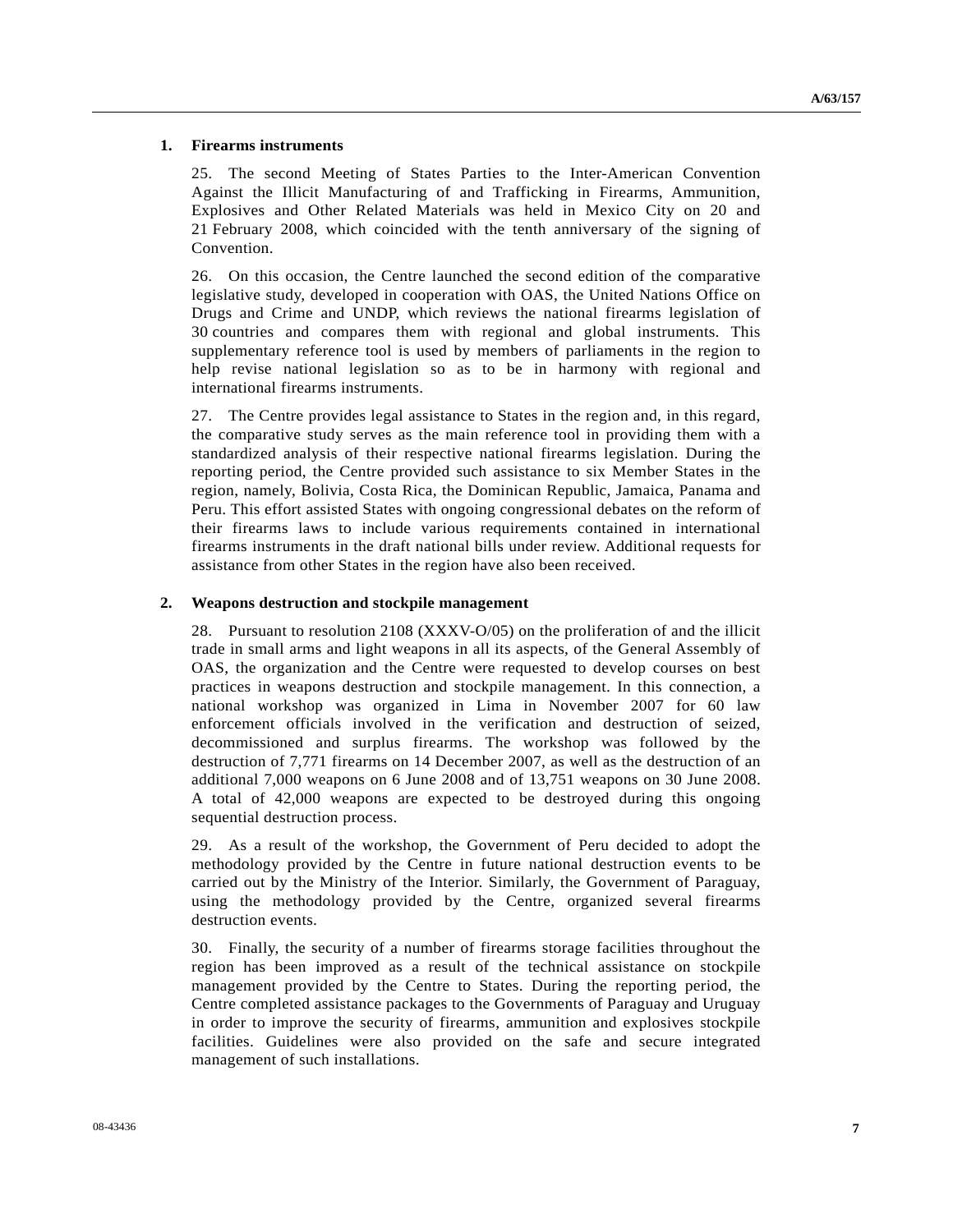#### **3. National capacity-building**

31. To more effectively combat illicit firearms trafficking, the law enforcement community in the region continued to build its knowledge and strengthen its operational skills with the technical support of the Centre and its partners. During the reporting period, over 1,100 officials from seven countries in the region received standardized training on investigative techniques and regional information exchange through the training the trainers courses, which were organized by the Centre in Brazil, Colombia, the Dominican Republic, Jamaica, Paraguay, Uruguay and the Bolivarian Republic of Venezuela.

32. Also during the reporting period, the scope of the training the trainers course was widened to include border management and customs investigations. Such courses were organized for customs and border agencies in the Dominican Republic and the Bolivarian Republic of Venezuela in November and December 2007 and June 2008. In the case of the Dominican Republic, members of the Cuerpo Espesializado de Seguridad Fronteriza (Specialized Land Border Security Body (CESFRONT)) participated in the three courses organized by the Centre. In the case of the Bolivarian Republic of Venezuela, the combined command post course, hosted by the national customs agency (SENIAT), was attended by custom agents.

33. Evidence of the positive impact of these courses emerged as States began to modify operational practices in the field. The courses have facilitated intra-State cooperation and increased national efficiency in addressing problems arising from illicit firearms trafficking by bolstering the collective efforts of national networks of officials from the police, customs, the judiciary, the armed forces and other entities. These training courses have also enhanced joint national and bilateral activities both at the training and operational levels.

34. The Centre has also provided assistance to States in institutionalizing a permanent combined command post, responsible for the coordination and execution of the training the trainers courses. The concept of nationally owned combined command posts has been crucial to the sustainability and application of course methodologies. During the reporting period, the work of such posts was facilitated with the establishment of permanent training facilities in Brazil, Costa Rica, Paraguay and Uruguay.

35. The Centre carried out a first-of-its-kind firearms baseline analysis to assess the current firearms situation in Jamaica and to identify the mechanisms already in place to tackle this multifaceted issue. The study provided the Ministry of Justice and National Security of Jamaica, the Defence Forces and Parliamentarians with specific information to be included in the training the trainers courses. The findings of the study also feed into other activities related to the implementation of the Jamaican national security policy programme, supported by UNDP and the Centre, by facilitating the design of policies and activities to address the threats that firearms pose to the country's stability and security.

#### **4. Regional information exchange**

36. During the period under review, the Centre convened a regional information exchange course in Bogotá, in April 2008. The objective of the course was to enable the regional law enforcement community to exchange best practices on transparency measures, intelligence gathering and cooperation aimed at combating illicit firearms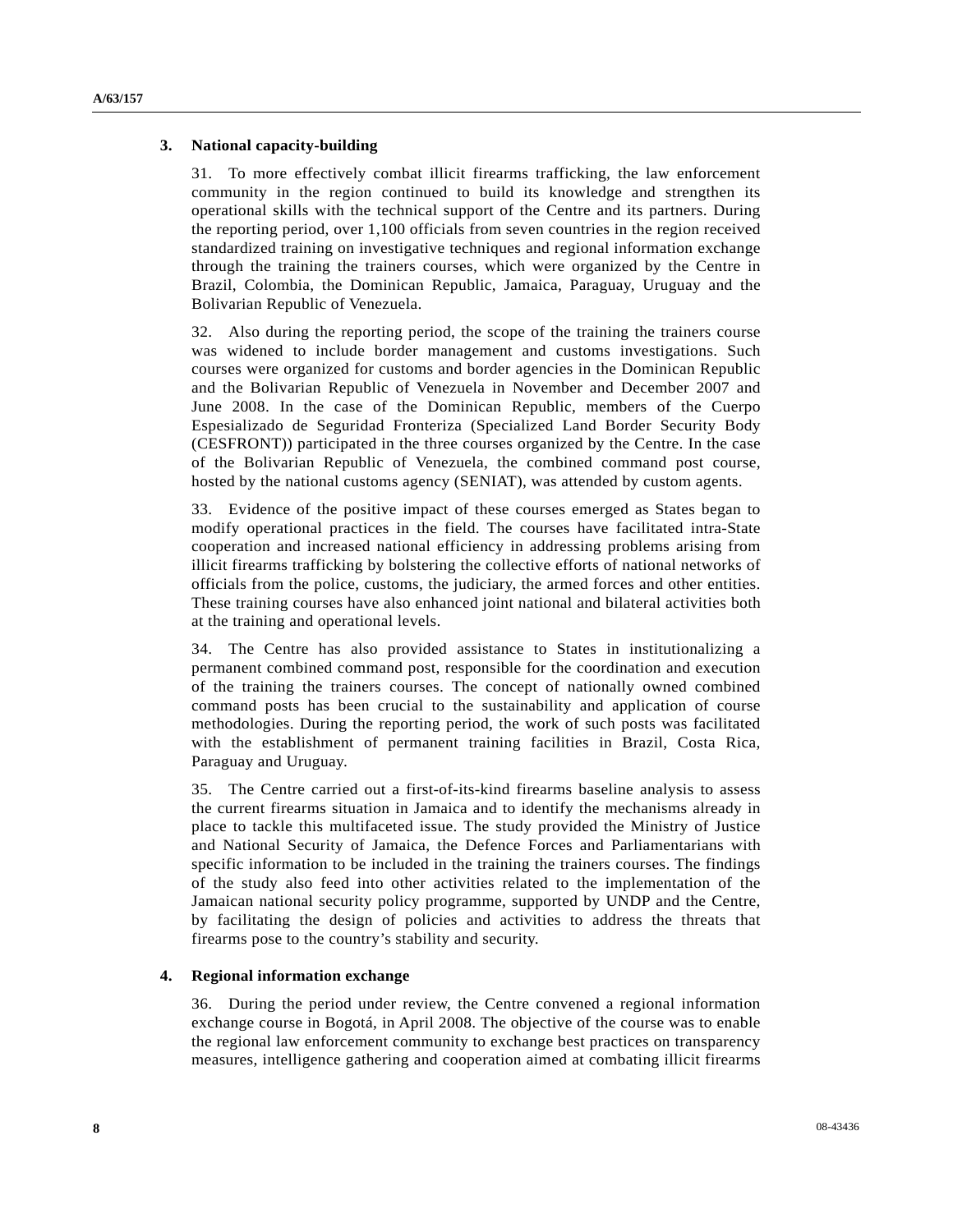trafficking. The course, organized with the assistance of the Colombian Directorate of Police Intelligence (DIPOL), benefited from the substantive cooperation with the office of the United Nations Office on Drugs and Crime in Colombia, INTERPOL, the Latin American and Caribbean Community of Police Intelligence, the Police Community of America and the World Customs Organization.

37. The course was instrumental in making possible bilateral consultations on new working methods between countries, as it offered an opportunity to agree on specific practical issues at the working level. A more long-term impact of the course was the creation of a best practices manual based on the experiences and guidance of the representatives from Latin America and the Caribbean, the United States of America, as well as European law enforcement entities. The manual is expected to be used in the region throughout 2008 and discussed again among these entities during 2009. Discussions on how to develop this first cooperation and coordination initiative into a recurrent regional meeting have already started.

#### **5. Working with civil society**

38. During the reporting period, the Centre contributed to strengthening the link between civil society, parliamentarians and governmental agencies in addressing national threats posed by firearms trafficking by organizing several capacitybuilding workshops for these distinct groups, with the participation of the media in some cases. The joint workshops resulted in the training of 272 participants in Bolivia and Paraguay. The objective of these activities was to identify sustainable solutions to public security threats, to exchange best practices and, most significantly, to set the stage for future joint actions on specific citizen security initiatives by providing national authorities and non-governmental organizations with an opportunity to translate proposals into public policy.

39. In Jamaica, the Centre and the UNDP office joined forces in a concerted effort to assist the Government in the elaboration and implementation of a comprehensive national strategy to reduce armed violence and curb illicit firearms trafficking. This effort entailed organizing a series of courses and consultative workshops for civil society organizations and community leaders in the country. Week-long events were held in November and December 2007, as well as in May 2008, in the two major urban centres of Kingston and Montego Bay. The Women's Institute for Alternative Development (WINAD) in Jamaica integrated human security and gender elements into its curricula, while the University of the West Indies was instrumental in the substantive organization of the events. The successful partnership between the Centre and WINAD will serve as a model for the Centre to carry out further firearms initiatives in the Caribbean region.

#### **C. Further integration of disarmament and development matters**

#### **1. Geneva Declaration on Armed Violence and Development**

40. The Centre, in collaboration with the Bureau for Crisis Prevention and Recovery of UNDP and the Spanish Agency for International Cooperation, organized an awareness-raising seminar in La Antigua, Guatemala, from 28 to 30 April 2008, to exchange information on best practices with respect to the implementation of the 2006 Geneva Declaration on Armed Violence and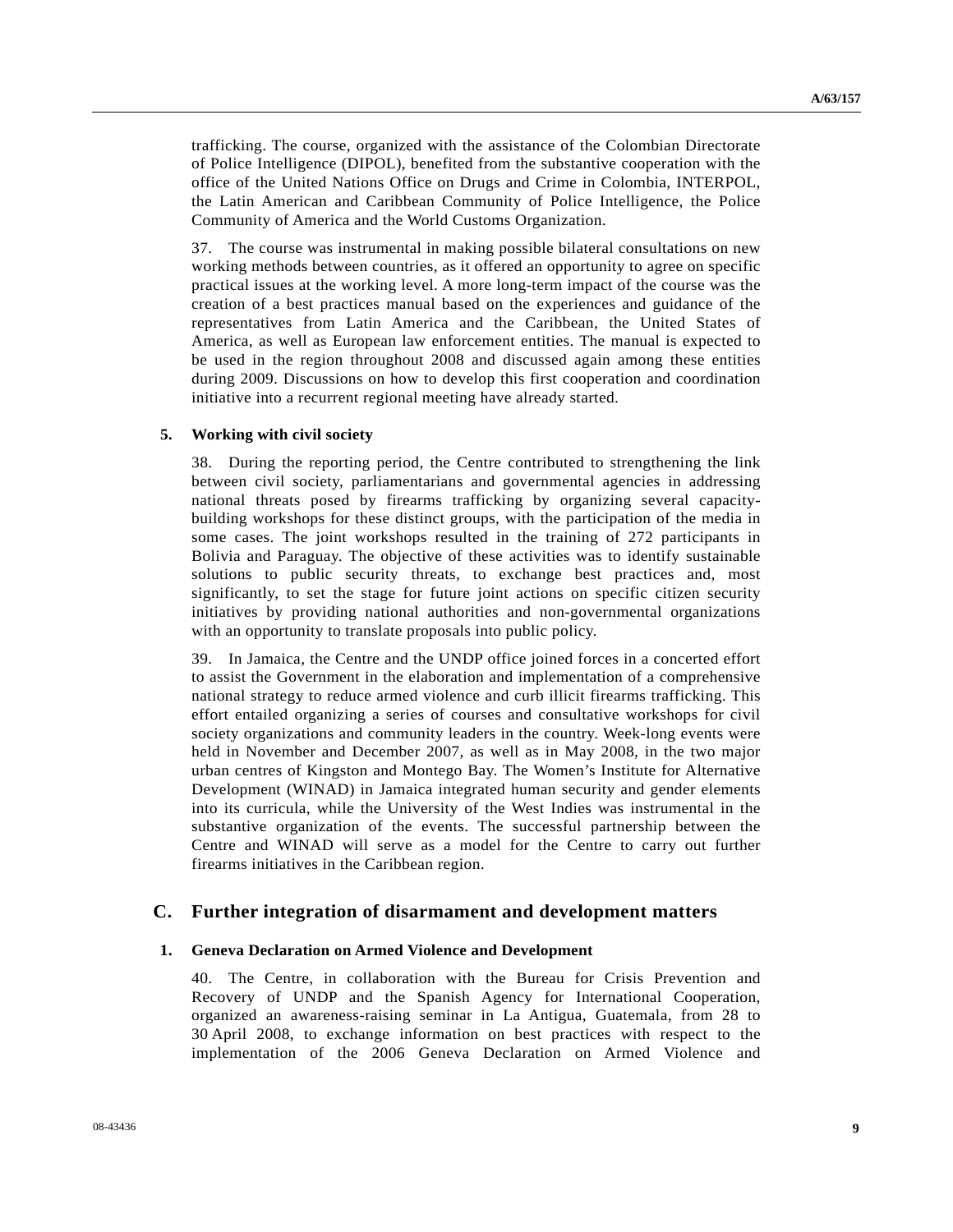Development, and the subsequent 2007 Regional Declaration of Guatemala on Armed Violence and Development.

41. The seminar focused on how to translate the Geneva Declaration into practical actions in the field and provided an opportunity for States from the region, as well as international organizations and civil society, to present some of the actions undertaken within the scope of the Declaration.

42. Two concrete outcomes emerged from the seminar. The first was the emergence of a regional consensus on the need to move forward and organize a follow-up event to discuss more concrete activities related to the Declaration, as well as possible ways to monitor and evaluate such activities. The second outcome was the need expressed by participants for the development of an inventory of past and existing activities in the region, which could serve as a useful tool to better understand the practical aspects of implementing the Declaration. Both of these issues are expected to be discussed in more detail at the 2008 Geneva Declaration Summit Meeting, scheduled to take place in Geneva on 12 September.

#### **2. Armed violence**

43. The current reporting period marks the conclusion in Costa Rica of the joint assistance project with UNDP entitled "Integral Approach to Armed Violence as a Public Health Problem". The project, funded by the Swedish International Development Agency, was instrumental in assisting the Government of Costa Rica in the elaboration of its National Plan for Violence Prevention and Promotion of Social Peace 2007-2010. The Centre collaborated with national authorities in the design of tailor-made initiatives in four selected cantons of the country (San José, Limón, San Carlos and Garabito) where the Government, UNDP and other entities had agreed to invest in prevention measures owing to evolving security needs.

44. Perhaps the most significant impact of this assistance was its contribution to the consolidation of the Costa Rican multisectoral national firearms commission. The project also played a catalytic role in encouraging different national actors to broaden their approach to armed violence issues and, in particular, to integrate health issues into public security activities. This constituted a shift in perception, on the part of both the Government and the society at large, on how to tackle the problems of armed violence. Moreover, the assistance expanded the relationship between various governmental and United Nations entities delivering as a "one United Nations system", thus contributing to a coherent and sustainable United Nations involvement in the country.

#### **D. Working towards mutual confidence**

45. In addition to the national and transnational security issues posed by crime, illicit drugs and insurgencies, the region still witnesses significant State-to-State tensions. It is reported that in 2007, States of the region spent more than US\$ 40 billion on purchases of weapons. The need to decrease military spending was recently addressed by the President of Peru, Alan García Pérez, during the Fifth Summit of Heads of State and Government of Latin America and the Caribbean and the European Union, held in Lima on 16 and 17 May 2008, as he called upon States to limit their military spending and redirect funds to meet the Millennium Declaration Goals.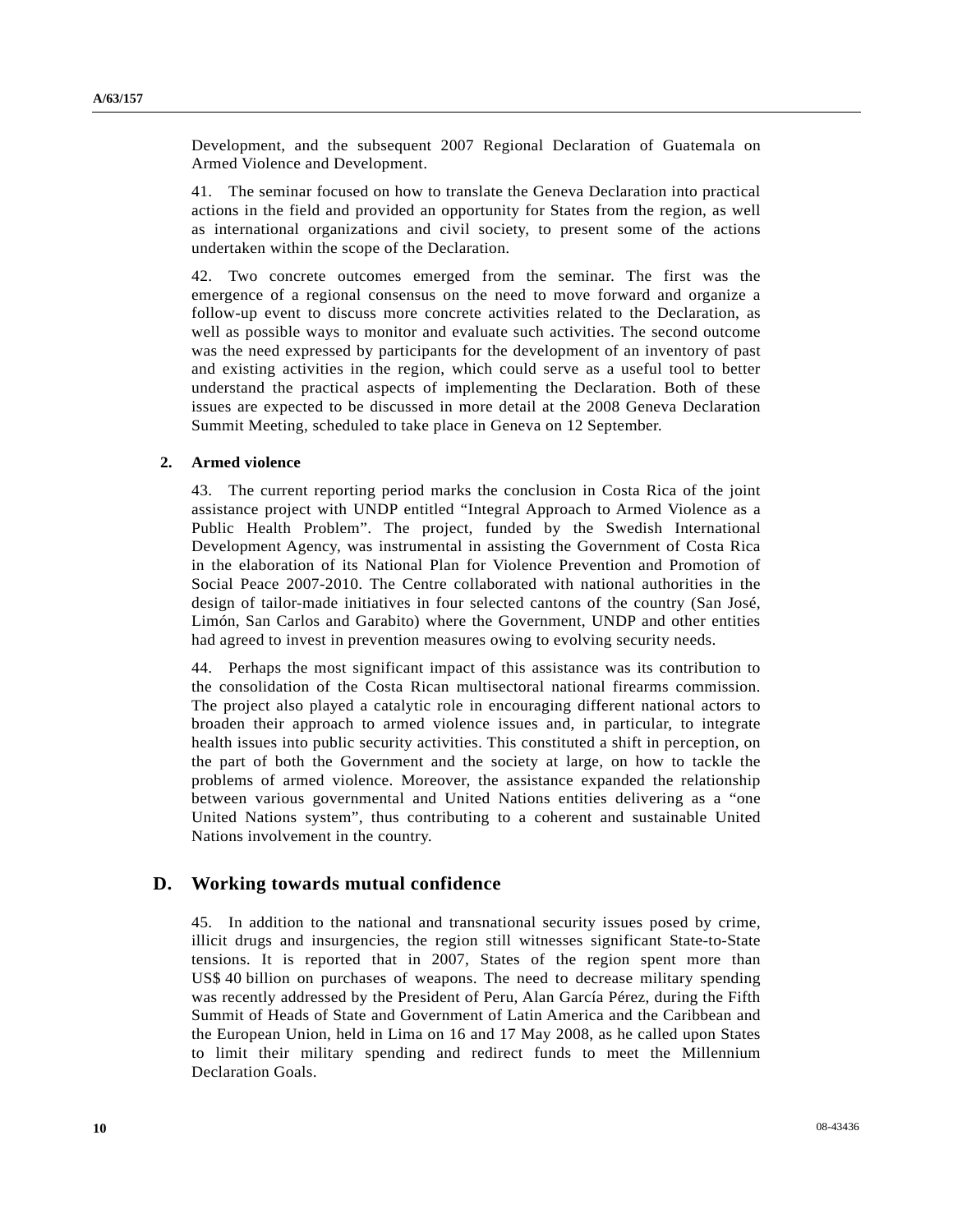46. Taking into account these concerns, the Centre has assisted States in the initial phases of the elaboration of national defence white papers, which serve to improve the security sector and enhance joint regional cooperation and assistance among neighbouring States. The Centre has also supported activities aimed at strengthening regional coordination for the prevention of biological and chemical weapons attacks.

#### **1. Bioterrorism**

47. In an effort to facilitate confidence-building measures, transparency and information exchanges, the Centre facilitated the organization of a training course for national officials on the prevention of bioterrorism and rapid reaction in the event of chemical and biological weapons attacks in seven countries in the region. The capacity-building course was conducted by INTERPOL in Lima from 7 to 11 April 2008.

48. The Centre's facilitating role in this process constituted a clear example of its effective role in building the capacity of and encouraging cooperation among the countries of the region.

#### **2. Chemical Weapons Regional Assistance and Protection Network**

49. During the reporting period, the Centre concluded its cooperation with the Government of Peru and the Organization for the Prohibition of Chemical Weapons in the development of a Chemical Weapons Regional Assistance and Protection Network, consisting of an online platform to gather information related to a country's capabilities, including services and equipment for protection in the event of a chemical weapons attack. The platform, initially envisaged as a regional network, will be employed by the National Council for the Prohibition of Chemical Weapons (Consejo nacional para la Prohibición de las Armas Químicas (CONAPAQ)) in Peru as a national assistance and protection information tool.

#### **3. Defence white papers**

50. The Centre provided assistance to the Government of the Dominican Republic in the drafting of a project proposal to elaborate its first defence white paper. The proposal, which has been submitted to interested donors, includes the use of the Centre's standardized guidelines and envisages the participation of parliamentarians and civil society in the process. This assistance promotes the standardization of defence policies and structures throughout the region and ensures greater transparency, both nationally and regionally.

#### **E. Related activities**

#### **1. Disarmament, demobilization and reintegration**

51. The Centre, in collaboration with the Swedish National Defence College, organized two disarmament, demobilization and reintegration courses in Brazil (26-28 May 2008) and Peru (29-30 May and 2 June 2008), respectively. The courses targeted military and law enforcement personnel, national instructors of future peacekeeping personnel, as well as non-governmental organizations. Using the 2006 Integrated Disarmament, Demobilization and Reintegration Standards developed by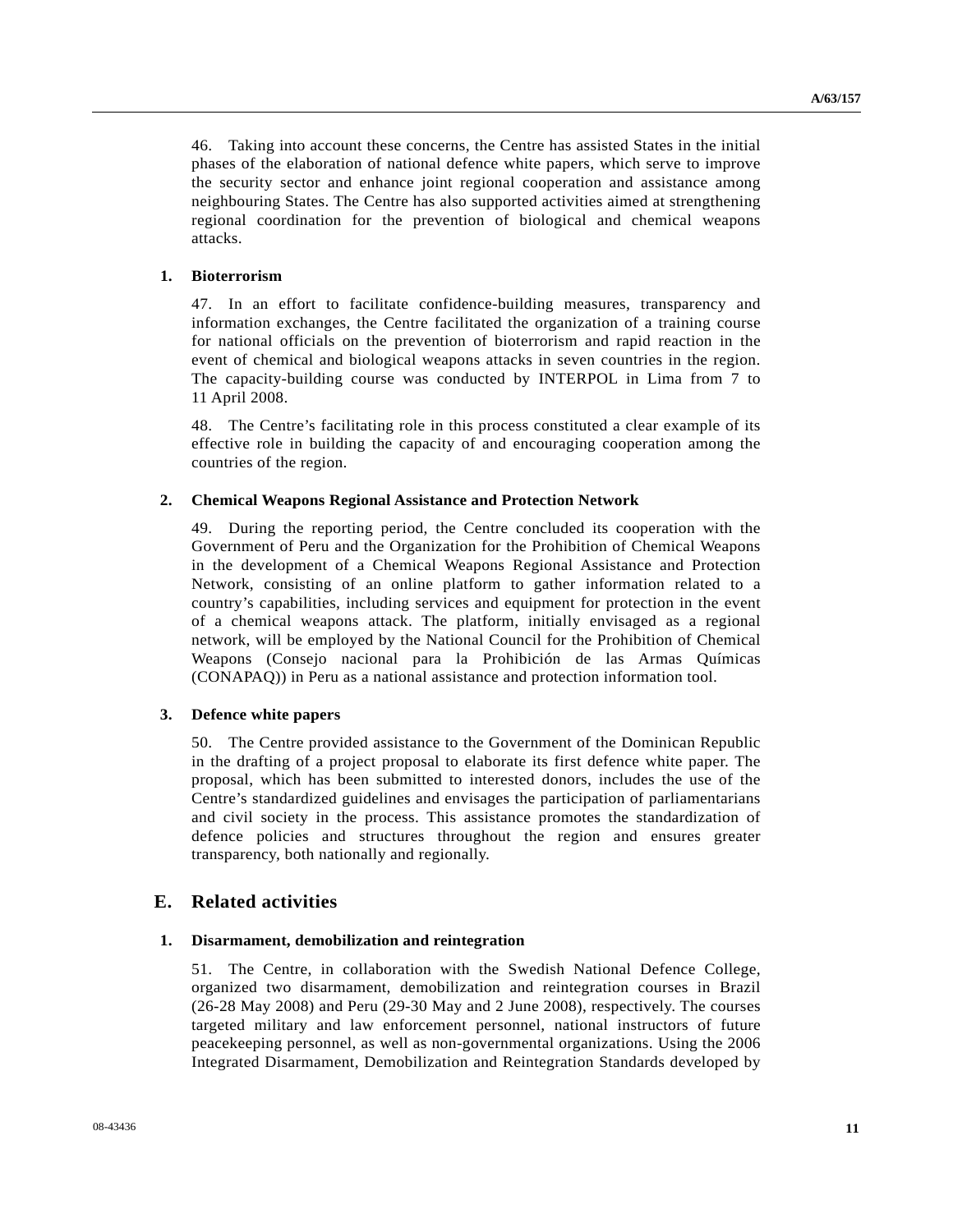the United Nations system and partners, the College lectured on the Standards framework. The Centre was responsible for lectures introducing international disarmament instruments and best practices methodologies for weapons destruction.

52. It is worth noting that this was the first time, in both countries, that the Integrated Disarmament, Demobilization and Reintegration Standards were included in pre-mission training. The courses also presented an opportunity for the Centre to facilitate bilateral cooperation between the College and countries in the region for general peacekeeping training.

#### **2. Peace education**

53. The Centre concluded two technical assistance projects aimed at disseminating peacebuilding messages in Peru. For the fourth consecutive year, the Centre and a consortium of civil society partners led by Transparencia, were active in organizing *pasacalles*. In this event, children and youngsters from across the country come together to promote a "culture of peace" and civic values during the National Day festivities celebrated on 28 July 2007 in Peru. This nationwide project brings together municipal authorities, school district representatives and students.

54. The Centre also invited the United Nations Educational, Scientific and Cultural Organization (UNESCO) to participate in this event, which encouraged a fuller participation from the Ministries of Foreign Affairs and Education in the 2007 *pasacalles*. Together, all these institutions coordinated actions with a view to institutionalizing the celebration of the *pasacalles* to make them a sustainable activity in the coming years.

55. The Centre's activities to promote peace education also included co-sponsoring, with UNESCO and the United Nations Information Centre in Peru, the second International Peace and Development Education Workshop organized by the Instituto de Fomento de una Educación de Calidad (Institute to Promote Quality Education (EDUCA)) from 6 to 8 October 2007. The workshop brought together community leaders and educators from across the region and contributed to consolidating a network of over 1,200 participants involved in teaching peace and development concepts to children. The workshop raised awareness of the need to integrate disarmament as one of the themes in peace education materials and initiatives.

## **IV. Staffing, financing and administration**

56. The extensive review of the Centre's past and present programme of activities, referred to in paragraph 6 above, resulted in the elaboration of a four-year strategic plan for the period 2008-2011, which reaffirmed the identity of the Centre as a specialized regional centre for the promotion and execution of disarmament activities.

57. The strategic plan 2008-2011 also defined the four thematic areas of assistance and programming referred to in paragraph 5 above, namely, promotion of disarmament instruments and policymaking, public security, regional security and confidence-building, and disarmament advocacy. The areas of assistance identified in the strategic plan derive primarily from a widely perceived need to address the increase in the proliferation and transfers of illicit small arms and light weapons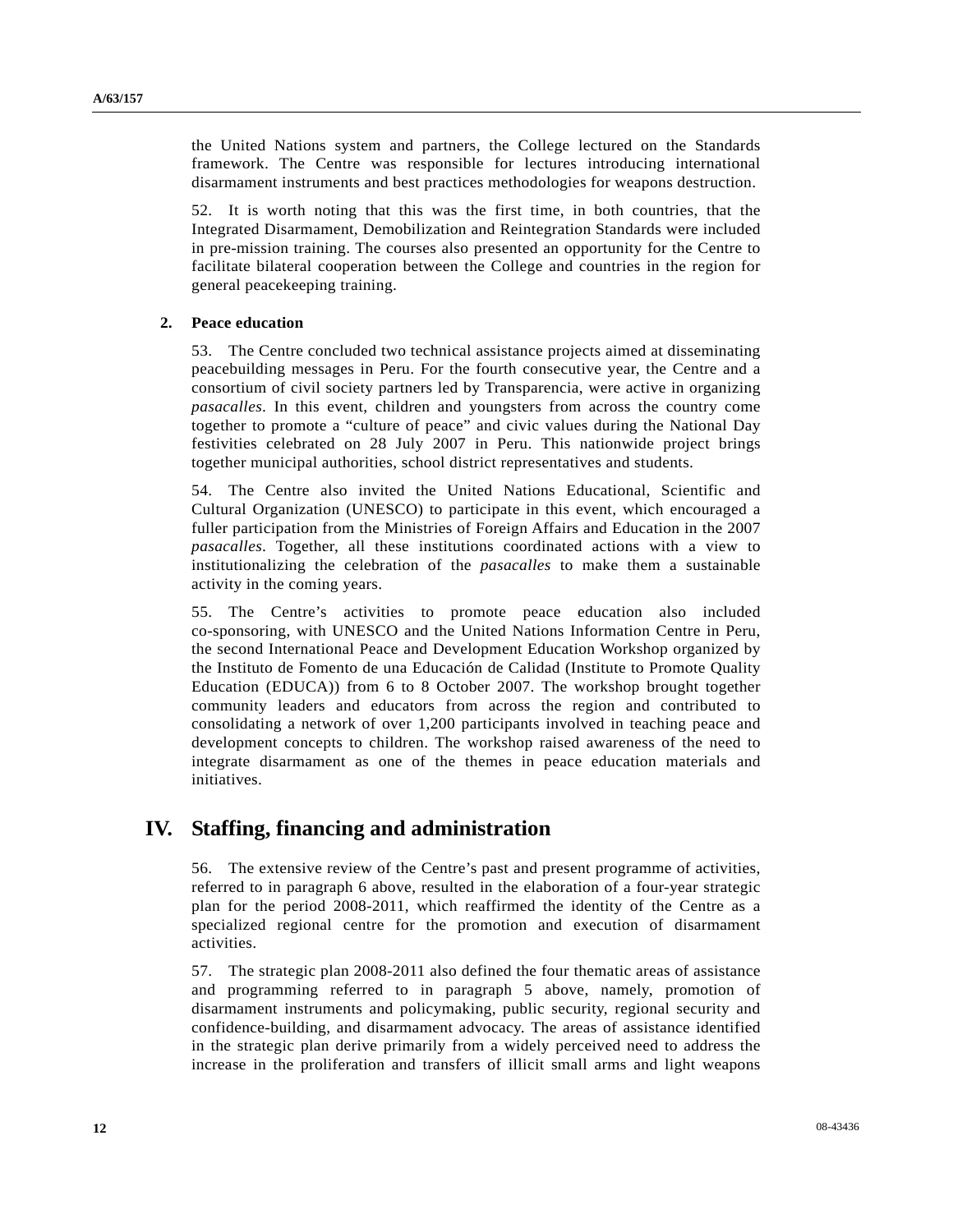throughout the Latin American and Caribbean region, which has resulted in a substantial increase in violence and insecurity in many States. The four areas are also based upon broadly accepted principles of international cooperation and the requirement to provide a corpus of integral tools and mechanisms to enable States to address the multifaceted security problems facing the region.

58. In parallel to the strategic review, the reporting period marked the end of important donor-funding cycles and long-term projects. At the request and recommendation of the Centre's donors, senior advisors assisted the Director of the Centre in the development of monitoring tools and in carrying out impact evaluations upon the conclusion of assistance programmes to States.

59. As a result of both the strategic review and the recommendations of donor evaluations, the Centre revised its human resources structure to fully implement its strategic plan.

60. The strategic plan 2008-2011 calls for the reprofiling of existing positions, as well as the creation of new functions. Such measures will ensure that the Centre continues to build its disarmament expertise in order to better serve regional disarmament needs. In this connection, four Associate Expert positions are currently available at the Centre. Filling these positions will greatly contribute to strengthening the Centre's human resources capacity.

61. In accordance with General Assembly resolution 41/60 J, the Centre was established on the basis of existing resources and voluntary contributions made by Member States and interested organizations for its core and programme activities. During the reporting period, voluntary contributions to the Centre's trust fund were received in the amount of \$1,272,756.[1](#page-12-0) The Secretary-General wishes to express his gratitude to the Governments of Colombia, Guyana, Mexico, Panama, Peru, Spain, Sweden, Turkey and the United Kingdom, as well as the Preparatory Commission for the Comprehensive Nuclear-Test-Ban Treaty Organization, for their generous financial contributions to and support of the activities of the Centre.

62. The timely provision of the annual financial contribution to the Centre from the Government of Peru is essential to ensure its continued operation. To date, the Centre has received Peru's committed contribution for 2007. The Secretary-General urges the host country's Government to continue to honour its commitment to provide financial and overall support to the Centre. Information on the status of the Trust Fund for the Centre for the biennium 2006-2007 is contained in the annex to the present report.

63. Complimentary funding in the amount of \$342,536[2](#page-12-1) was also made available for the Centre's activities (\$108,566 from the Trust Fund for the Consolidation of

<span id="page-12-1"></span><span id="page-12-0"></span>**\_\_\_\_\_\_\_\_\_\_\_\_\_\_\_\_\_\_** 

<sup>1</sup> For 2007: Mexico \$5,000; Panama \$1,000; Spain \$269,100; Turkey \$20,000; United Kingdom \$222,401.38; and for 2008: Colombia \$2,500; Preparatory Commission for the Comprehensive Nuclear-Test-Ban Treaty Organization \$45,844.92; Guyana \$1,014.77; Peru \$30,000; Sweden \$660,894.97; and United Kingdom \$15,000.

<sup>2</sup> For 2007: \$51,500 from the Trust Fund for the Consolidation of Peace through Practical Disarmament Measures (CASA); and \$23,167 from the regular budget for official development assistance for security upgrades; for 2008: \$57,066 from the Trust Fund for the Consolidation of Peace through Practical Disarmament Measures (CASA and International Tracing Instrument); \$205,828 from the Trust Fund for Global and Regional Disarmament Activities (Convention on Certain Conventional Weapons and International Tracing Instrument); and \$4,975 from the Trust Fund for the United Nations Disarmament Information Programme (CASA database).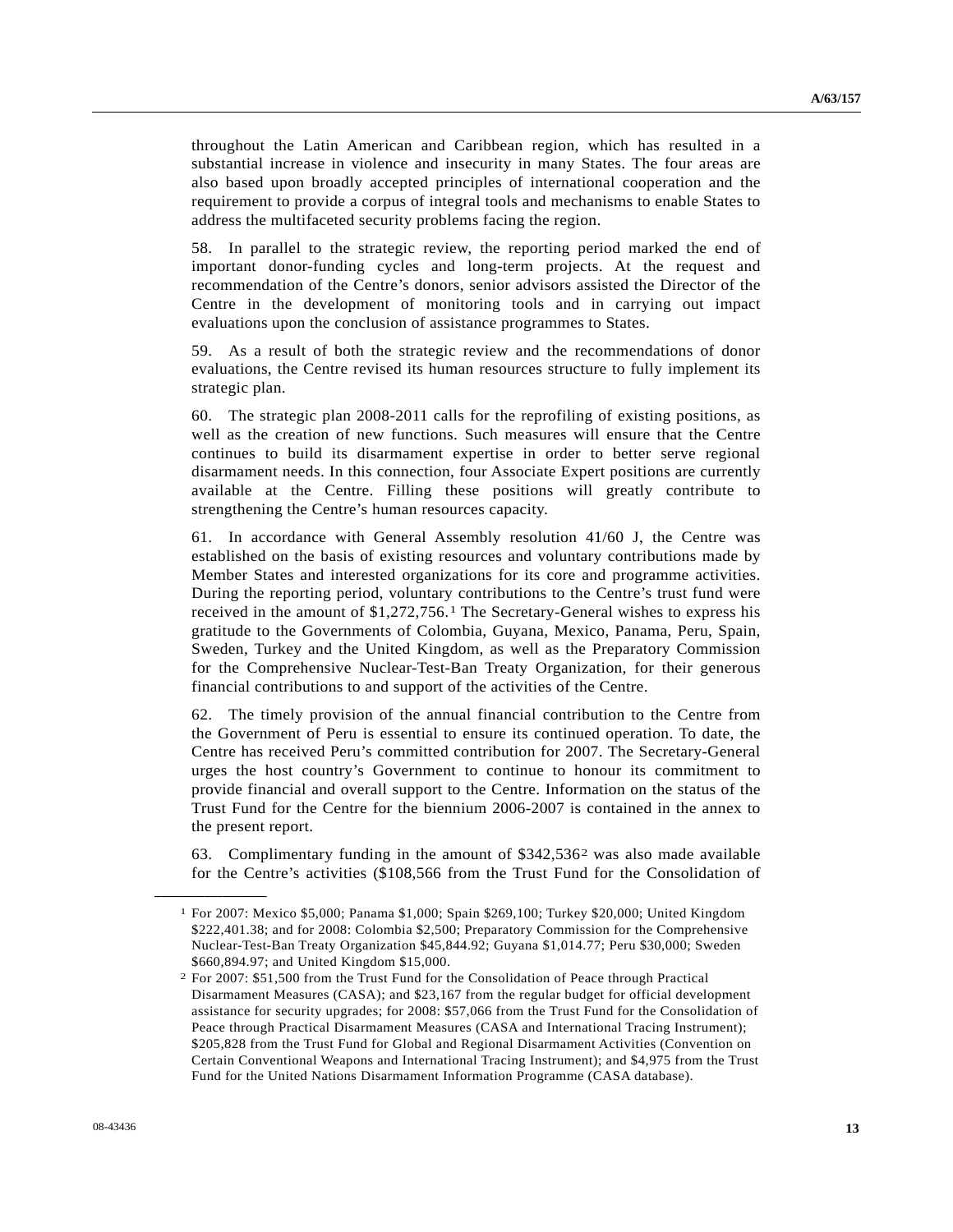Peace through Practical Disarmament Measures; \$205,828 from the Trust Fund for Global and Regional Disarmament Activities; \$4,975 from the Trust Fund for the United Nations Disarmament Information Programme and \$23,167 from the regular budget of the Office for Disarmament Affairs for security upgrades). Through costsharing and in kind contributions by other United Nations agencies, as well as other governmental entities, the work of the Centre was made possible in 11 States, namely Bolivia, Brazil, Colombia, Costa Rica, Dominican Republic, Jamaica, Paraguay, Peru, Spain, Uruguay and the Bolivarian Republic of Venezuela. The Secretary-General wishes to express his gratitude for these complementary contributions in support of the activities of the Centre.

64. In support of the new strategic plan, the Centre and the Swedish International Development Agency signed a three-year strategic partnership agreement, committing financial resources for the pursuit of public security initiatives, including the establishment of three core programme staff positions. The agreement also reflects the Agency's long-term practice to support core staff positions so as to ensure the sustainability of the Centre. These positions include that of the Deputy Director, the Executive Coordinator and the Special Assistant.

65. Despite such positive developments, there is still a need for core funding. In particular, with the completion of a number of specific projects funded by donors, the challenge for the Centre will be to attract new funding to sustain its core staff and core programmatic expertise. Therefore, Member States may wish to consider alternative means of ensuring stable core funding. This would allow the Centre to focus on seeking funding for projects related to strategic regional disarmament issues. Lack of the necessary core financial resources could seriously hinder the Centre's ability to efficiently carry out its mandate and respond to the increasingly diversified and numerous requests from States.

### **V. Observations and conclusions**

66. The Centre has adjusted its organizational structure and operational approach with the adoption of the new strategic plan 2008-2011 in order to respond, in a rapid, flexible and cost-effective manner, to the ever-increasing and varying nature of requests made by States.

67. During the period under review, the Centre's main achievement was in strengthening cooperation within the regional law enforcement community, as evidenced by the notable increase in information-sharing activities, the adoption of standardized best practices and the establishment of permanent coordination entities in the context of activities undertaken by the Centre and its partners. Complementing the Centre's activities in this area, States and civil society organizations in the region made a determined commitment to enhance coordination and standardize training in the prevention of illicit firearms trafficking, with the understanding that such trafficking exacerbates the violence associated with terrorism, transnational organized crime and drug trafficking.

68. These achievements were made possible through the indispensable ownership and support of Member States, in particular those from the region, generous contributions from donor countries, as well as the Centre's strengthened partnerships with regional and intergovernmental organizations, and civil society.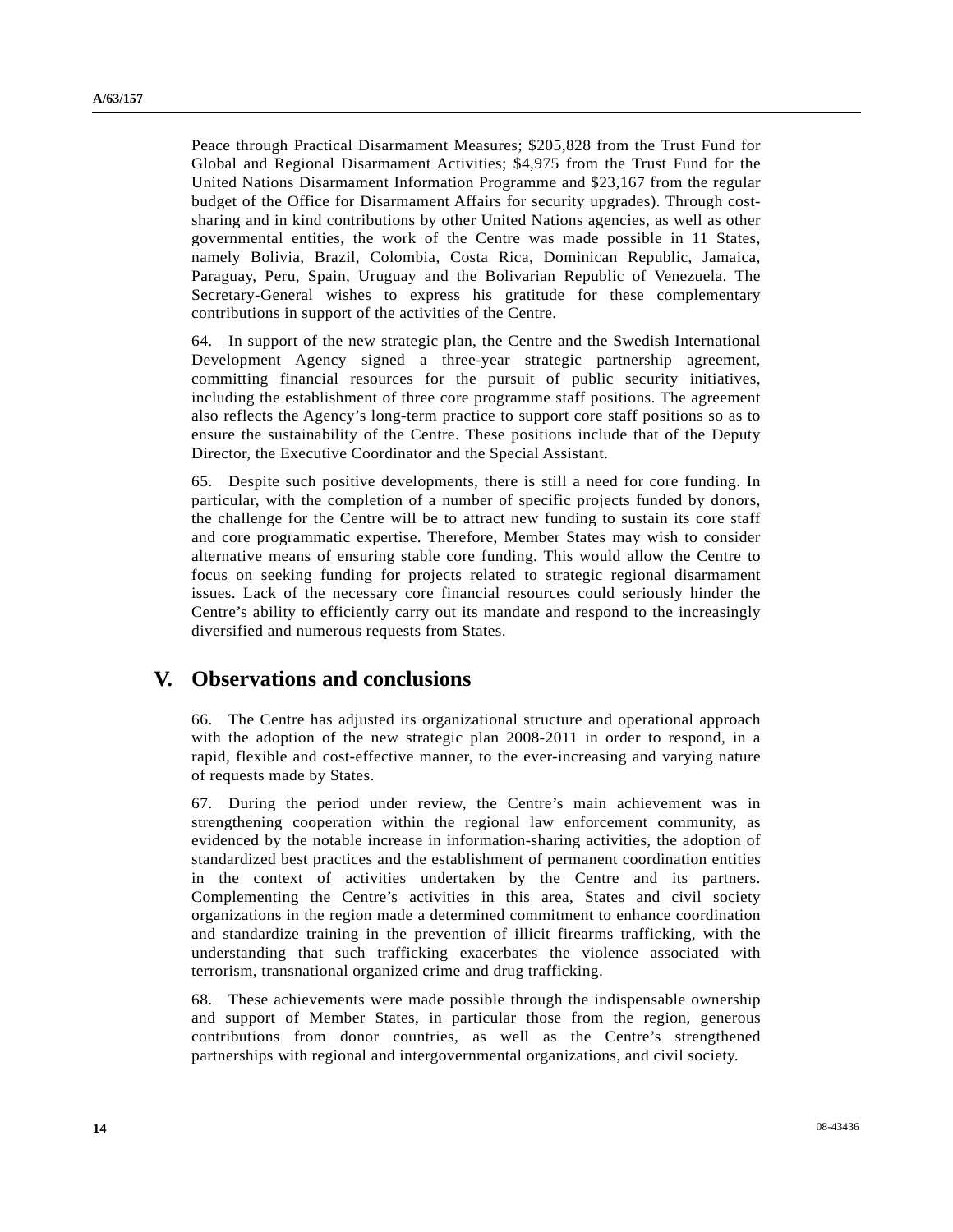69. Voluntary contributions, earmarked for specific activities, are essential for maintaining the Centre's proposed programme of activities. Nevertheless, core funding for the operation of the Centre is of equal importance to ensure ongoing progress in programme implementation in the areas of peace, disarmament and development.

70. The Secretary-General calls for the continued support and cooperation of Member States and organizations to sustain the effective operation of the Centre.